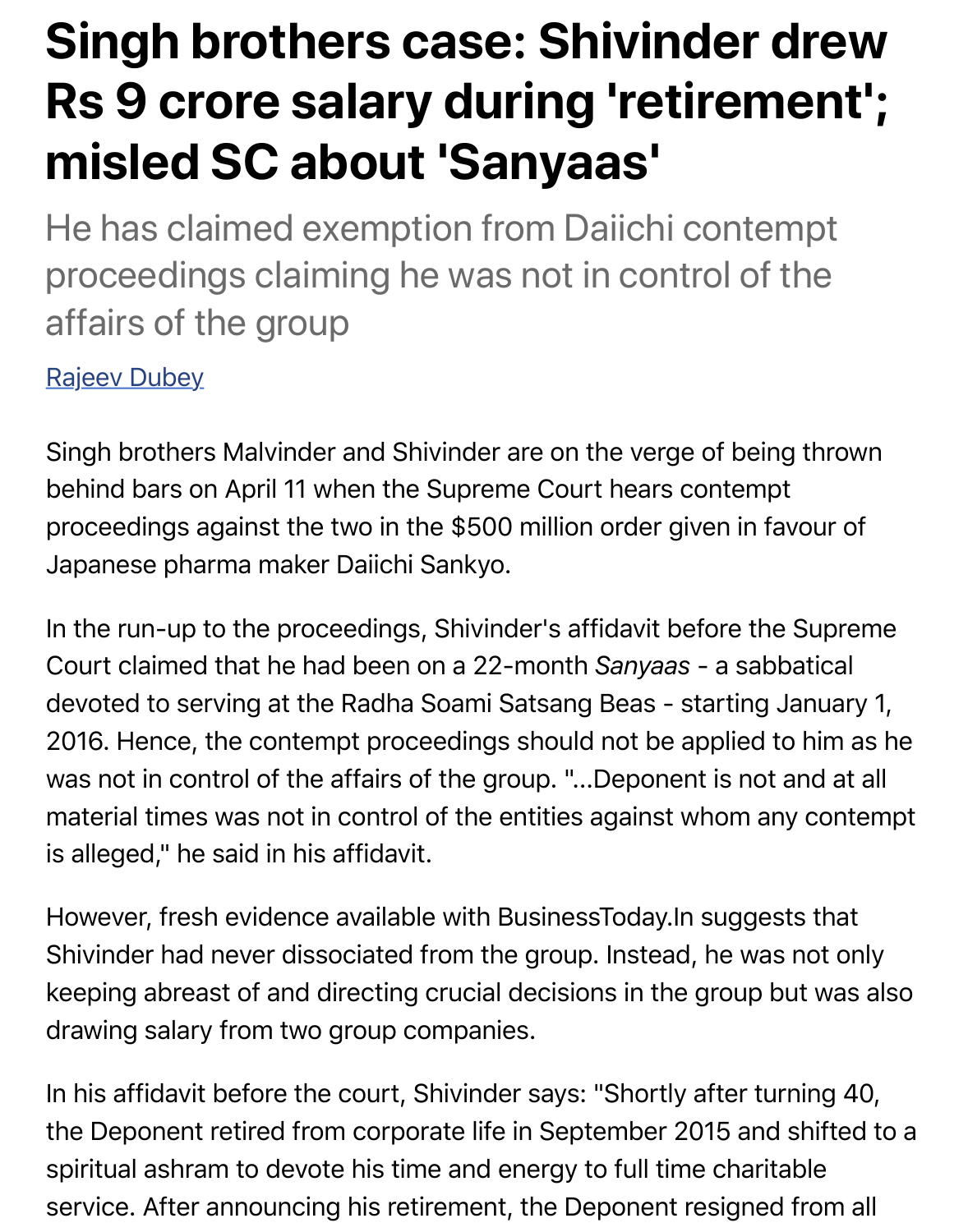executive positions and voluntarily asked to be removed from all committees of Fortis. In fact, the Deponent's position was changed from Executive Vice-Chairman of Fortis to Non-Executive Vice Chairman with effect from 01.01.2016. Thus, the deponent did not have any decisionmaking capacity at Fortis also post retirement."

The affidavit adds: "The Deponent was compelled to come out of retirement by late 2017, in light of the complete disarray that the group had fallen into by late 2017 and on account of the constant asks of help to save the group by Mr Malvinder Mohan Singh".

However, documents in possession of BusinessToday.In suggest that in the period January 1, 2016 to September, 2017 when he said he was not involved with the affairs of the group as he claimed to be in 'full time charitable service', he was in fact drawing a salary from group firms ANR Securities & Ranchem. Shivinder's Form 16 submitted to the Income Tax Department suggests that he drew a gross salary of Rs 21.75 lakh per month each from the two subsidiaries of RHC Holding - the group holding firm. Together, the two firms paid him Rs 9.12 crore in the period January, 2016 - September, 2017 as gross salary and Rs 5.9 crore as net post-tax salary during the period of 'retirement'.

Besides, multiple documents suggest that, far from retirement, Shivinder was deeply involved in the group's affairs, directing deals, advising board meetings and schedules and often intervening in discussions, even leading them at times.

For instance, in an email dated 13 December, 2016, when he was supposed to be in 'retirement', Shivinder suggests timelines of board meetings: "Please find below my comments on the board calendar (for REL, FHL & SRL): 2017 Feb: REL, FHL & SRL Board meetings need to be done prior to (& including) 4th of Feb; March: Budget Meetings of the 3 companies to be done before March 16th or after the 4th of April; May Annual/Quarterly BOD's to be finished before 18th of May. Please don't schedule between 4-